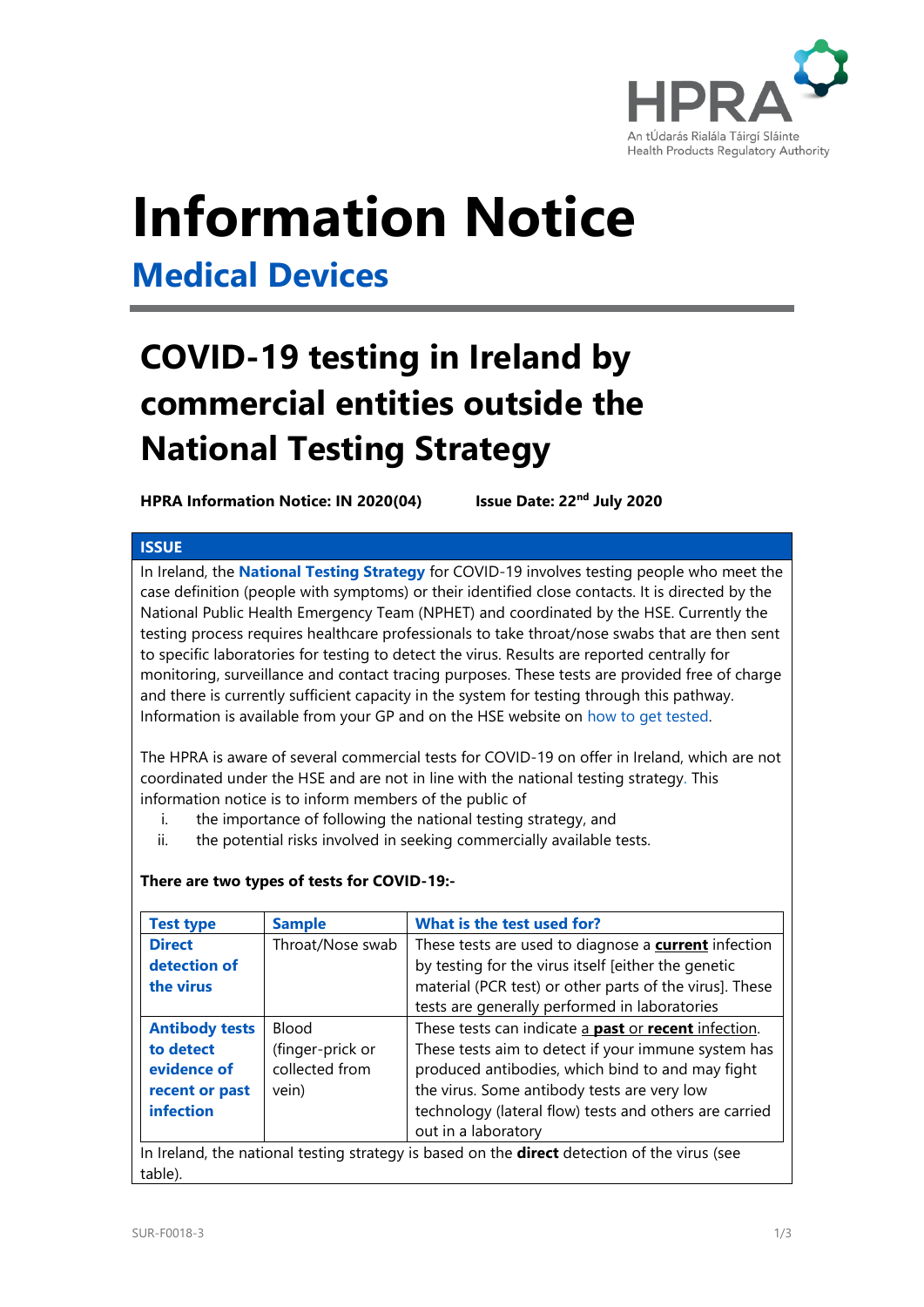#### **HPRA advice on commercial 'direct' testing for COVID-19**

Some commercial '**direct'** tests involve 'self-swabbing' where the patient uses a swab to collect their own throat/nose sample. The swab is then sent to a laboratory for testing and the results are returned directly to the person in their home.

Collecting a good swab sample for COVID-19 testing can be difficult. If the sample is not collected properly, the test result may not be accurate. Currently, throat/nose swabs should only be collected by trained individuals. Under the testing regimen coordinated by the HSE, all samples are currently taken by healthcare professionals in a hospital setting, a community test centre, or in the patient's home. The patient is provided with results of the test, which are also reported centrally to support contact-tracing efforts.

#### **HPRA advice on commercial antibody testing for COVID-19**

**Antibody** testing involves the testing of blood. These tests cannot be used to diagnose a current infection. While these tests may identify a past/recent case of COVID-19, there is a lot which we do not yet know in relation to immunity and COVID-19. If the test is positive, this means that you probably have been infected with the virus, and your immune system has reacted by developing antibodies. However, we don't know yet if having antibodies protects you from infection in the future. We also don't know yet if having the antibodies means you can't infect other people. In addition, the test can sometimes show a positive result in people who do not have any antibodies in their blood. It is important to note that not all individuals who have been infected produce antibodies. Therefore, if your blood is tested and a negative result is obtained it does not necessarily mean that you have not been infected.

### **The HPRA cautions members of the public not to undertake COVID-19 tests provided by commercial entities outside of the national testing strategy for the following reasons**

- 1) Test results **may not be accurate**
	- If the **incorrect sample type** is used. For example, a finger-prick sample may be appropriate for some tests and not for others. Using the wrong sample type could lead to inaccurate test results
	- If the process involves **'self-swabbing'**
- 2) Antibody tests are **not suitable to diagnose a current infection**, results may be misinterpreted
	- As this is a new virus, **not a lot is known in relation to immunity** and COVID-19 and the limitations of antibody testing need to be understood and carefully communicated
	- Due to the uncertainty regarding the **interpretation of antibody results**, these tests are not currently recommended for widespread use
- 3) An incorrect or misinterpreted result may give rise to an individual **failing to seek the necessary medical help**. During this time, the individual may **unknowingly spread the virus** or **their illness might progress**
- 4) Test results **may not be reported** centrally for monitoring, surveillance and contact tracing purposes

Please also note that NPHET currently recommends that lateral flow antibody tests should only be used [for research purposes](https://assets.gov.ie/75254/bcdcc453-b748-4e5e-9374-dd844c2c234c.pdf) in Ireland and the HPRA does not support their use for any clinical decision making.